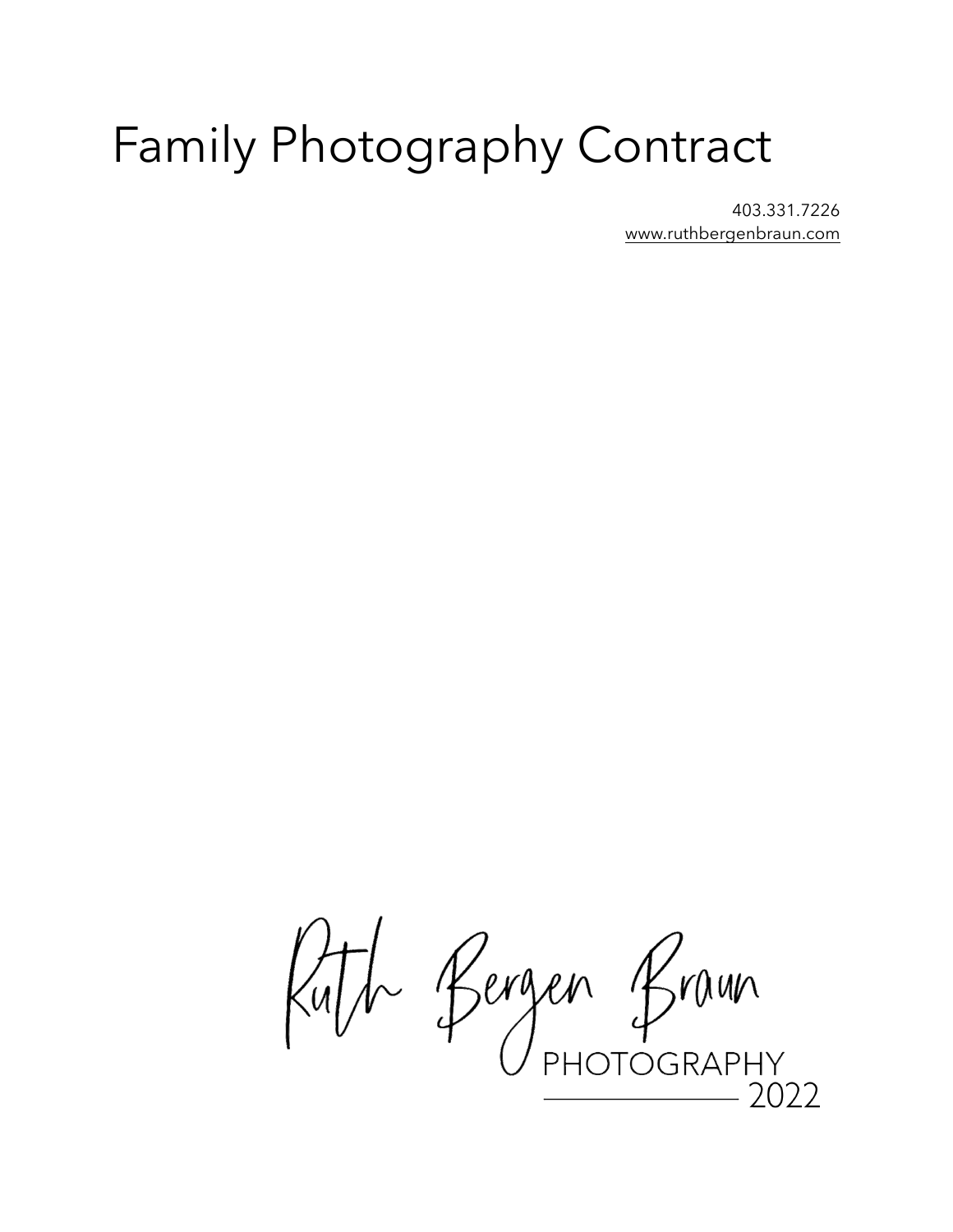# **Contact information**

|                | Photographer                       |  |  |
|----------------|------------------------------------|--|--|
| Name           | Ruth Bergen Braun                  |  |  |
| <b>Address</b> | 417 20 Royal Oak Plaza NW, Calgary |  |  |
| Phone          | 403.331.7226                       |  |  |
| Email          | ruthbbraunphotos@gmail.com         |  |  |

# **Location Information**

| Name      |  |
|-----------|--|
| Date/Time |  |
| Address   |  |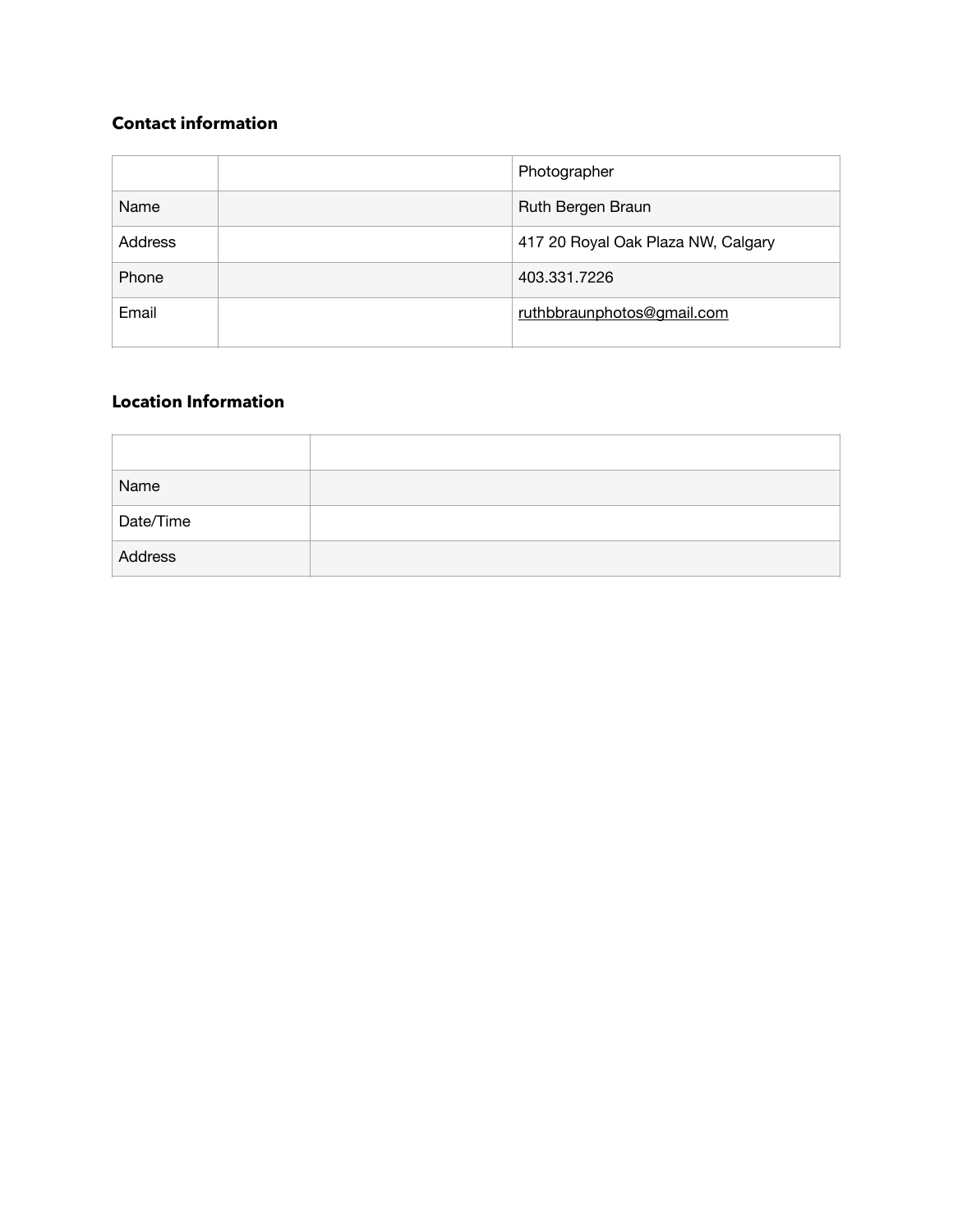# **Financial Agreement**

| Event | Quantity | Price |  |
|-------|----------|-------|--|
|       |          |       |  |
|       |          |       |  |
|       |          |       |  |
|       |          |       |  |
| Total |          |       |  |

Deposit 25% \_\_\_\_\_\_\_\_\_\_\_\_\_\_\_\_\_\_\_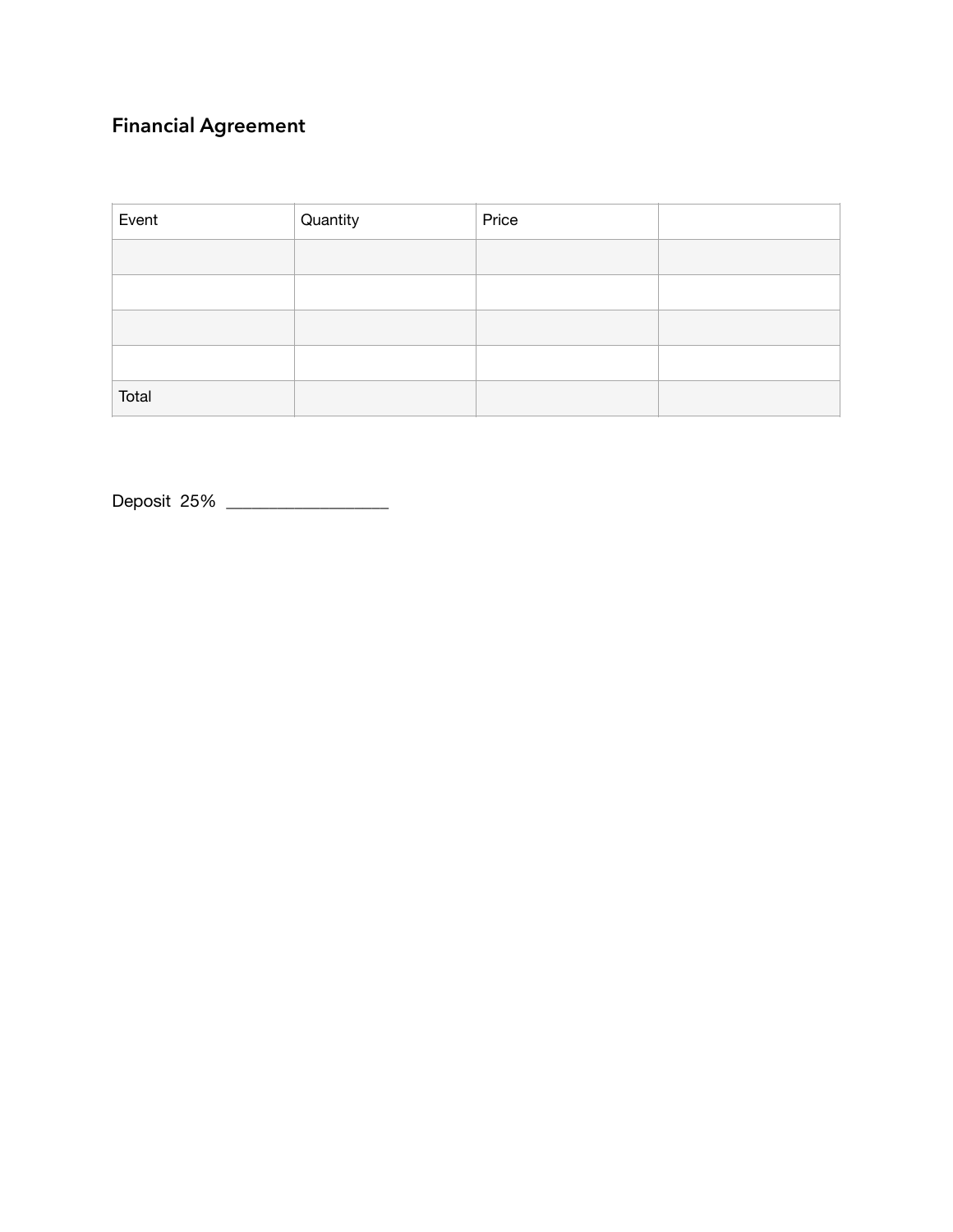#### **Contract Terms**

\_\_\_\_\_\_\_\_\_\_\_\_\_\_\_\_\_\_\_\_\_\_\_\_\_\_\_\_\_\_\_\_\_\_\_\_\_\_\_\_\_\_\_\_ (hereafter referred to as the Client/Clients) and Ruth Bergen Braun agree that Ruth Bergen Braun will provide family photos as outlined. This is a legally binding contract. This contract represents the entire understanding of the requirements, schedules, and payment terms for the photography services above. If there are any disputes of actions resulting in legal proceedings related to this contract such actions shall take place in and be subject to the laws of Alberta Canada. Clients accept sole financial responsibility for any legal fees or related costs incurred in enforcing the terms of this wedding photography contract. Any failure by one or both parties to uphold or enforce a provision of this contract shall not constitute a waiver or any other provision of this contract.

#### **Payment**

The Clients agree to retain Ruth Bergen Braun for the services listed above by signing this photography contract and paying a deposit equal to 25% of the total fee listed above. Clients acknowledge that no reservation can be made prior to the signature of this contract and subsequent payment of the initial service deposit.

The remaining balance for the above listed photography services shall be due in full not later than 7 days prior to the event . In the event that payment is not made in full by this deadline, Ruth Bergen Braun reserves the right to terminate this contract, retain the initial deposit, and no longer be held liable for providing further services to the Clients.

# **Cancellation**

The Clients may cancel this contract at any time up to 14 days prior. The Clients hereby forfeit their initial deposition in case of cancellation.

#### **Reschedule**

The Clients may reschedule the dates of their family photos due to weather. Should Ruth Bergen Braun be unable to accommodate the Client's rescheduled date, the Clients will not be held responsible for the remaining balance of this photography contract, but will forfeit their initial deposit.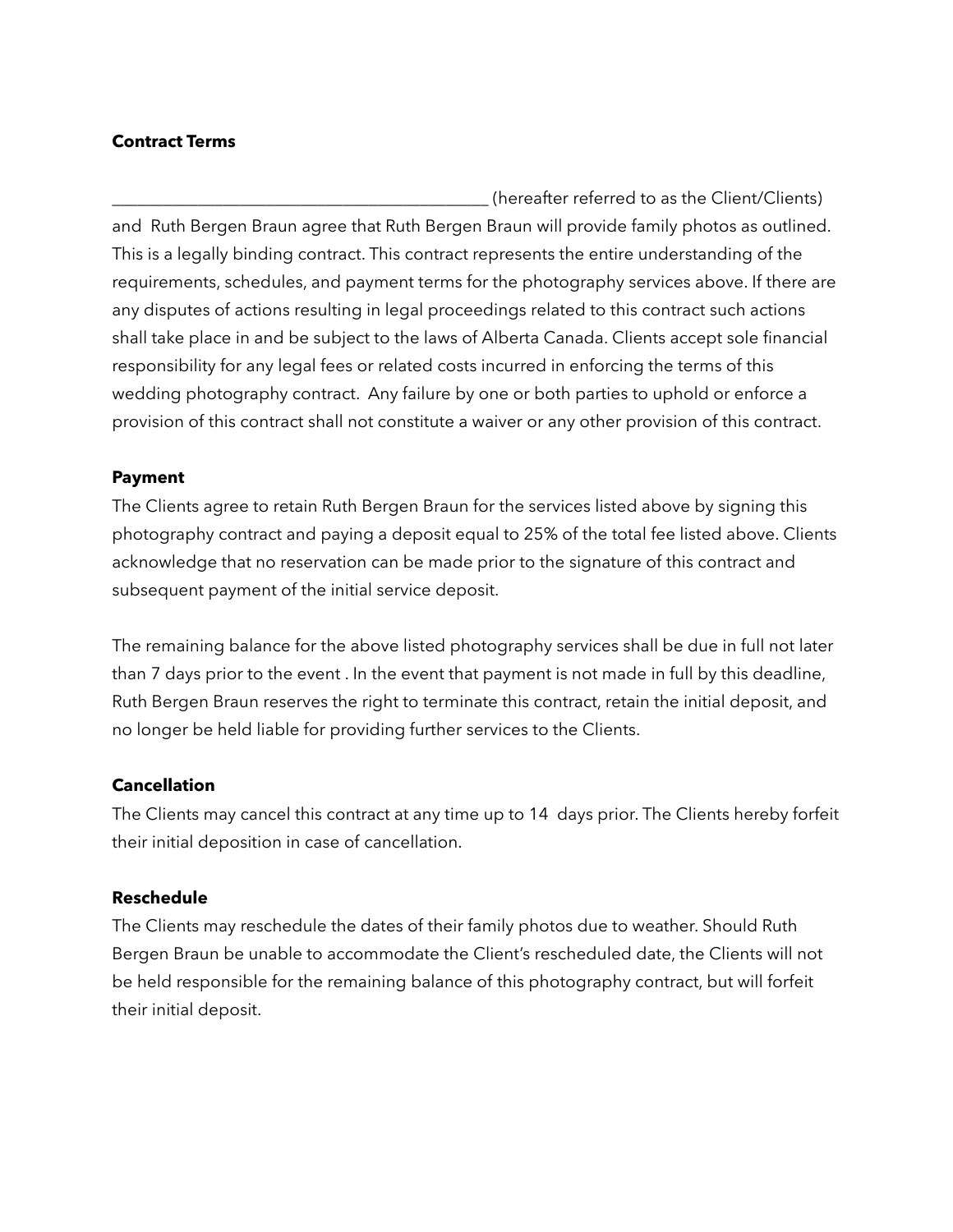#### **Liability**

If Ruth Bergen Braun should be unable to provide the goods and services outlined in this contract for any reason, Ruth Bergen Braun agrees to refund any fees paid by the Clients and shall have no further liability with regards to this contract. This limitation of liability also applies to any loss or damage to photographs or other materials after the events listed in this contract. The sole remedy for any actions or claims resulting from Ruth Bergen Braun's inability to deliver the goods and services listed in this contract shall be limited to a refund of monies paid by the Clients to Ruth Bergen Braun.

# **Digital Media**

The Clients acknowledge that Ruth Bergen Braun is not responsible to maintain archives of images after delivering requested images to the Clients. It is the Clients' sole responsibility to download digital images within 7 days of delivery.

#### **Pricing**

Ruth Bergen Braun makes no pricing guarantees outside the terms of this contract and the Clients acknowledge that prices for goods and services are subject to change suddenly and without notice.

# **Responsibilities**

Ruth Bergen Braun will be the sole and exclusive photographer for the above listed events. Ruth Bergen Braun is responsible for bringing any equipment likely to be required to conduct the services outlined in this contract. Clients agree to prevent any other photographers or videographers at the events listed in this contract from interfering with Ruth Bergen Braun's performance of her duties.

Ruth Bergen Braun will not be held liable for compromised event coverage due to interference from other parties. Likewise, Ruth Bergen Braun is not responsible for degraded coverage due to environmental issues such as poor event lighting, space, or backdrops.

Client agrees to confirm the event's date, time and location no later than 7 days prior. Client will provide a "shot list" in advance of the event.

# **Coverage**

Ruth Bergen Braun will provide the goods and services listed in this photography contract, including event coverage for the listed hours at the venues listed. If additional photos and/or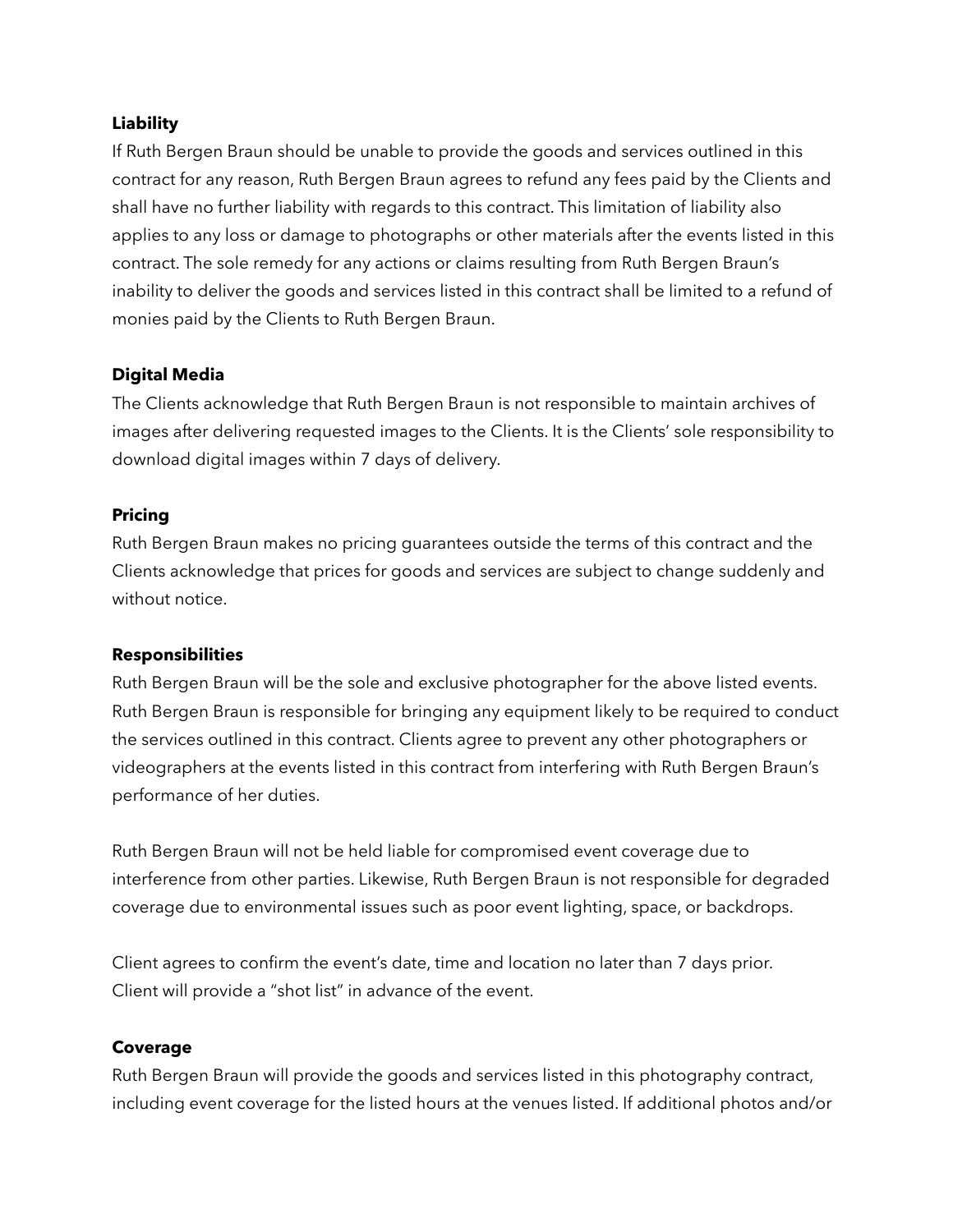coverage are requested on the day of the event, Clients agree to pay Ruth Bergen Braun in full for this additional hours at the hourly rate listed in this contract.

Ruth Bergen Braun agrees to make every effort to provide satisfactory coverage, but cannot make any guarantees as to specific photos, poses, etc. during the event

### **Image Processing**

Ruth Bergen Braun will perform limited colour correction and retouching prior to delivering digital copies to the Clients. Images may be presented in both colour and/or black & white at the photographer's discretion. The Clients may request prints and or printer recommendations. Prices for prints will be dependent on processor.

#### **Model Release**

This photography contract serves as a model release form. This grants Ruth Bergen Braun the right to use all images without restriction for advertising, portfolios, and other lawful purposes. The Clients waive any right to inspect any images produced using the images from the events in this contract and the right to restrict the use of the images by Ruth Bergen Braun.

# **Copyright**

All photographs are and shall remain the sole intellectual property of Ruth Bergen Braun. The Clients hereby waive any rights to intellectual property ownership, commercial use, or reproduction of images created by Ruth Bergen Braun with exception to the terms of a formal written release.

#### **Unauthorized Reproduction**

\_\_\_\_\_\_\_\_\_\_\_\_\_\_\_\_\_\_\_\_\_\_

Client agrees not to reproduce or modify the images provided by Ruth Bergen Braun without first obtaining a formal written release signed by Ruth Bergen Braun. Should Ruth Bergen Braun discover any violations to this agreement, the Clients agree to be held financially responsible at a rate of \$300 per violation.

Clients and Photographer (Ruth Bergen Braun) agree and acknowledge this Agreement represents the entire agreement between them. In the event that the Clients or Photographer desire to add or modify any terms, they shall do so in writing to be signed by both parties.